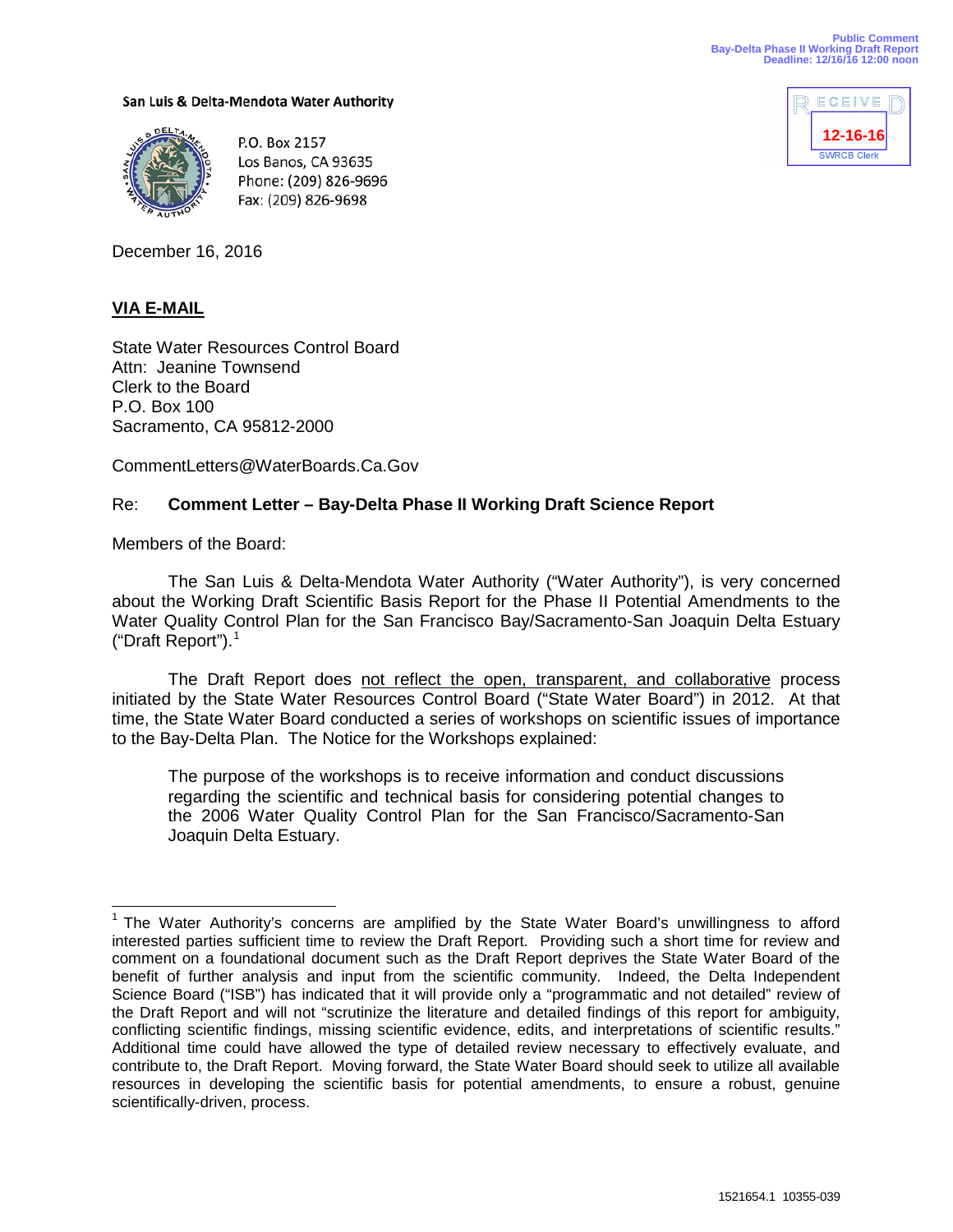The State Water Board requested and received a report on the workshops, which addressed key points, including areas of agreement and disagreement, sources of disagreement and degree of certainty. The Draft Report departs from the collaboration and transparency of that process. Although there are some exceptions, generally, the information presented in the Draft Report reflects a singular perspective that largely ignores the significant information provided during the 2012 workshops and important areas/sources of agreement, disagreement, and uncertainty.

The Draft Report also does not reflect the full breath of scientific information needed for the State Water Board to appropriately exercise its water quality control planning authority. The most egregious deficiency is with the discussion of the "Percent of Unimpaired Flow" approach for establishing flows. The Draft Report, as explained by State Water Board staff at the December technical workshop, is intended to support the use of a "Percent of Unimpaired Flow" to define a quantity of water, the specific uses for which would be determined at some later point in time. The Draft Report, however, does not adequately present information on the potential uses for the water (the water quality constituents or characteristics that the flow is intended address), the strengths and weaknesses of the proposed approach in the highly altered Bay-Delta, or the alternative scientific approaches to establishing environmental flows or achieving the desired objectives.

We have long supported the need to update the Bay-Delta Plan, which presents an important opportunity to establish a comprehensive approach that improves water quality for all beneficial uses. The update process reflects a generational opportunity to establish an effective approach to protecting the beneficial uses of the Bay-Delta and therefore, the focus should be on thoroughly developing the new approach, rather than on a rush to get something done. The Water Authority respectfully requests that the State Water Board revise the Draft Report to address the concerns the Water Authority and many others, including independent scientists, have raised. The process to revise the Draft Report should be open, transparent and foster collaboration and consensus.

### **I. There Are Outstanding Questions Raised By Independent Scientists And Interested Parties That Should Be Addressed Through An Open, Transparent, And Collaborative Process**

The update process for the Bay-Delta Plan started many years ago, and throughout that process, independent scientists and interested parties have provided comments, questions, and scientific information that remain outstanding or unaddressed. Most recently, albeit in a draft comment letter, the ISB presented fundamental questions with the Draft Report. The ISB:

- **•** Questions why the Draft Report only considers an unimpaired flow approach to environmental flows.
- Questions the level of detail supporting the "cold water habitat" recommendation.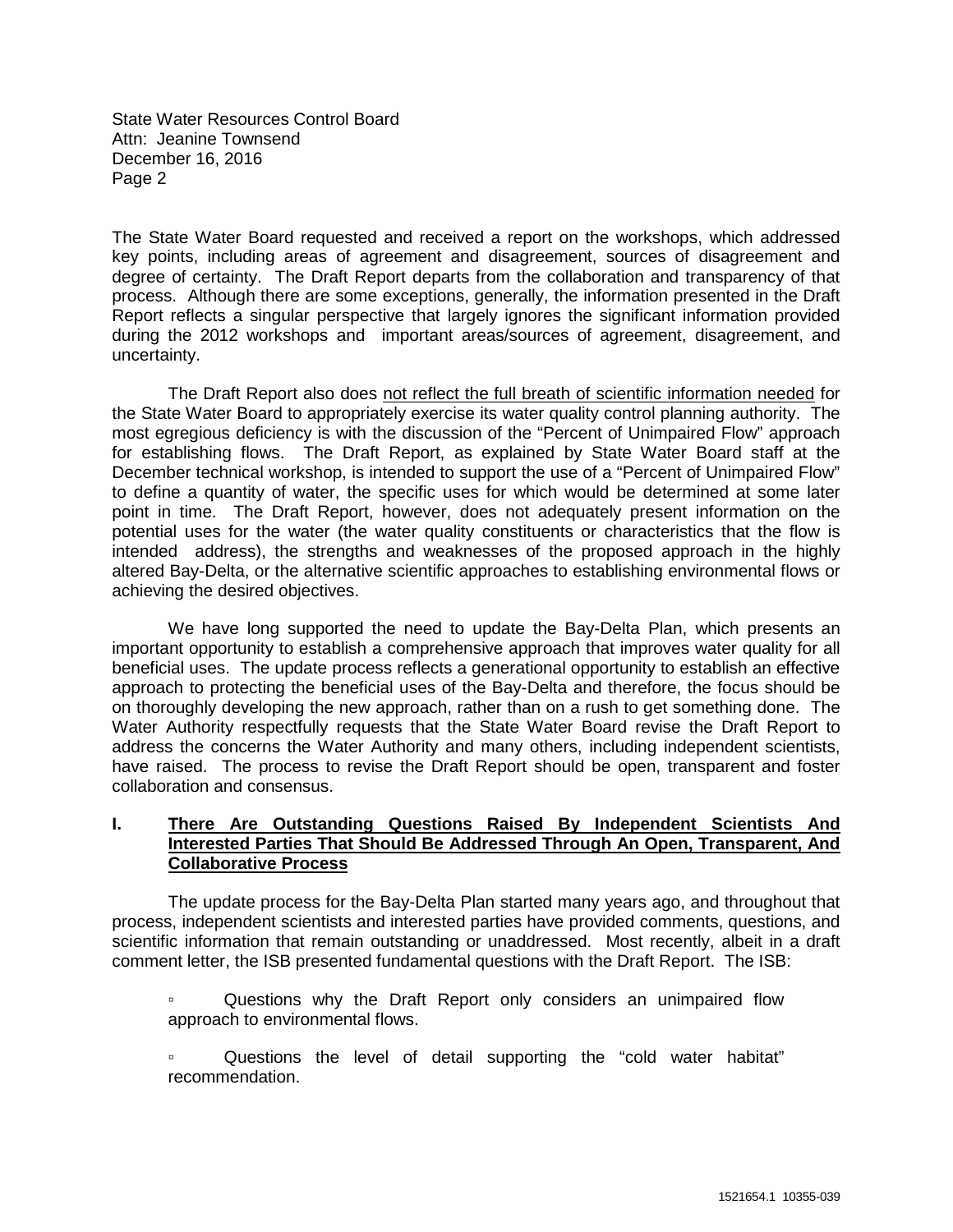> ▫ Questions the "lack of quantitative treatment of any effects from non-flow stressors."

> ▫ Questions the "limited description of possible methods for reducing effects of non-flow stressors."

> ▫ Questions the lack of "substantive discussion on the use of adaptive management in the context of these new regulations and address how it will be implemented and how it might be used to address cause and effect."

Delta Independent Science Board, Draft Review of SWRCB's "Working Draft Scientific Basis Report for New and Revised Flow Requirements on the Sacramento River and Tributaries, Eastside Tributaries to the Delta, Delta Outflow, and Interior Delta Operations", December 5, [2](#page-0-1)016 ("ISB 2016 Draft Comments"). $^2$  These questions, as well as others raised by previous independent science reviews and interested parties, remain largely unaddressed in the Bay-Delta Plan update process. To advance and inform the update process and address the outstanding issues, the State Water Board should ensure there is an open, transparent, and collaborative process that allows for input and engagement by the scientific community and stakeholders.

There are two immediate examples the State Water Board can follow to accomplish that objective. The first example is the process the State Water Board followed as it considered updates to the southern Delta salinity objectives. In 2009, the State Water Board staff conducted a series of workshops at which interested parties along with those responsible for preparing a technical document (Study Report entitled Crop Salt Tolerance in the Southern Sacramento-San Joaquin River Delta) met. The meetings were structured to allow those most knowledgeable to work towards consensus, and where consensus was not reached, a common understanding of the differences and examination of the uncertainties associated with the science was pursued.<sup>[3](#page-2-0)</sup> The second example is the series of workshops the State Water Board conducted in 2012 as part of this Phase II to the Bay-Delta Plan update. An important component of those workshops was the "discussions regarding the scientific and technical basis", and the product called for by the State Water Board, which was capturing "key points, including areas of agreement and disagreement, sources of disagreement and degree of certainty." See Notice for Public Workshops and Request for Information.<sup>[4](#page-2-1)</sup> A process and work product similar to those from the examples could be used by the State Water Board to greatly enhance the Draft Report.

<span id="page-2-1"></span><sup>4</sup> Available at

<span id="page-2-2"></span><sup>&</sup>lt;sup>2</sup> Available at http://deltacouncil.ca.gov/docs/delta-isb-isb-meeting/draft-review-swrcb-scientific-basisreport-12-5-16.

<span id="page-2-0"></span><sup>3</sup> *See* Notice of Public Staff Workshops, available at [www.waterboards.ca.gov/waterrights/water\\_issues/programs/bay\\_delta/bay\\_delta\\_plan/water\\_quality\\_co](http://www.waterboards.ca.gov/waterrights/water_issues/programs/bay_delta/bay_delta_plan/water_quality_control_planning/docs/notice_cropsalttolerance.pdf)\_ [ntrol\\_planning/docs/notice\\_cropsalttolerance.pdf.](http://www.waterboards.ca.gov/waterrights/water_issues/programs/bay_delta/bay_delta_plan/water_quality_control_planning/docs/notice_cropsalttolerance.pdf)

[www.waterboards.ca.gov/waterrights/water\\_issues/programs/bay\\_delta/docs/pubnot\\_phs2wrkshps.pdf.](http://www.waterboards.ca.gov/waterrights/water_issues/programs/bay_delta/docs/pubnot_phs2wrkshps.pdf)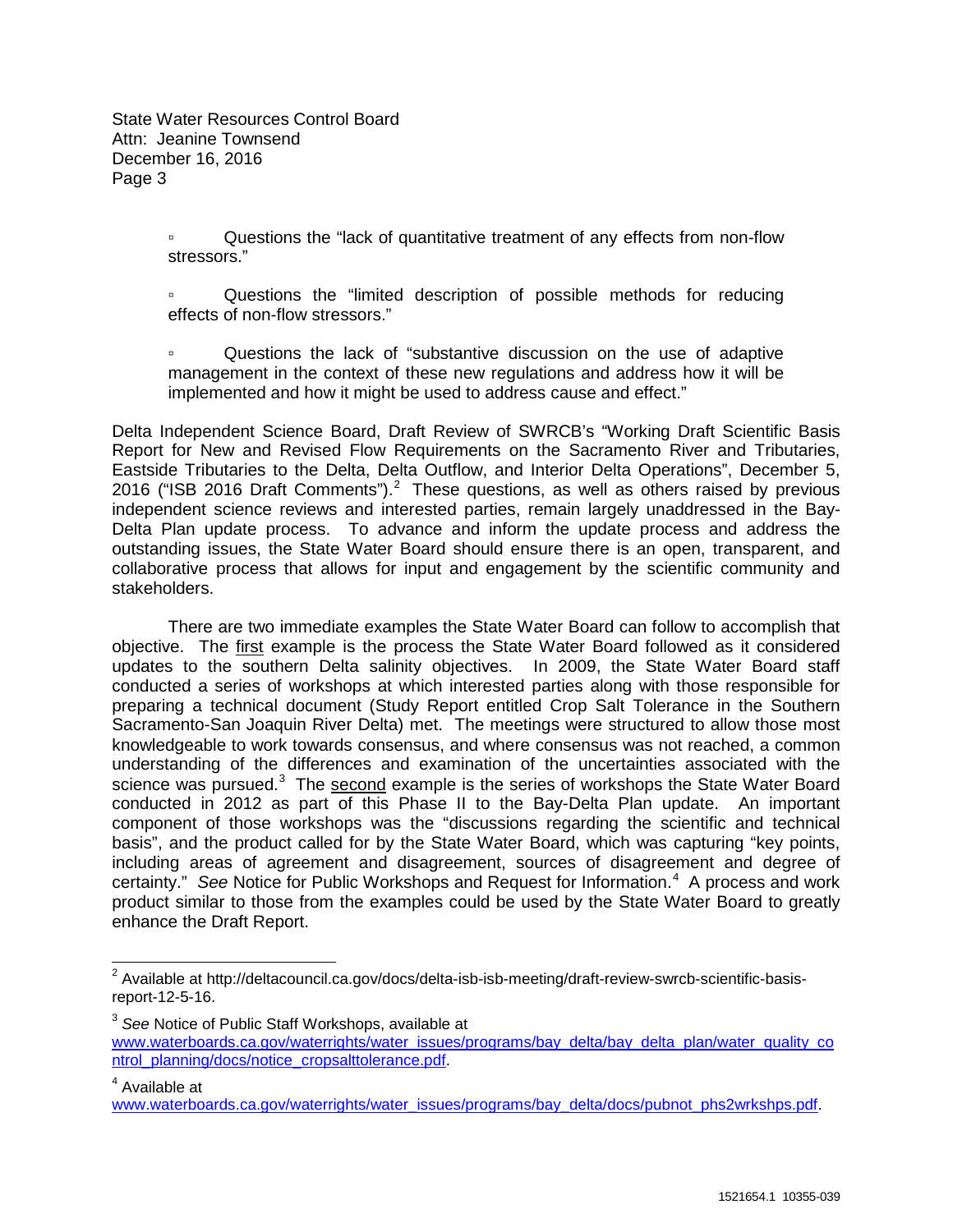## **II. The Draft Report Does Not Provide The State Water Board With The Information Required To Update The Water Quality Control Plan**

The Draft Report reflects an early, but extremely important, step in the Phase II update process. The Draft Report is supposed to provide the scientific foundation and information to support the State Water Board's development of water quality objectives that, in the State Water Board's judgment, will ensure the reasonable protection of beneficial uses. (*See* Health and Safety Code § 57004; *see also* Draft Report at 1-1.) Therefore, it is critical that the Draft Report presents a complete objective, scientific analysis of the water quality needs of beneficial uses.

In its current state, the Draft Report conflates science with policy and regulatory choices, and as a result, does not well-serve its function as a scientific basis report. The Draft Report recommends a percent of unimpaired flow as a regulatory approach but does not provide a thorough discussion of the "empirical data or other scientific findings, conclusions, or assumptions" that provide the scientific basis for the recommended unimpaired flow approach. (Health and Safety Code § 57004.) Nor does the Draft Report examine or disclose the complexity and uncertainty of the underlying ecosystem functions within the highly altered Bay-Delta or meaningful comparison of the efficacy of alternative management solutions. The Draft Report should be revised to provide a more robust and transparent examination of the limits of scientific understanding regarding the Bay-Delta ecosystem and the habitat needs of its fish and wildlife, and provide a clear distinction between what constitutes empirical scientific conclusions and findings versus subjective policy choices and recommendations.

#### **A. The Draft Report Does Not Present Or Evaluate The Various Scientifically-Sound Methodologies For Estimating Flow Needs That Are Alternatives To An Unimpaired Flow Approach**

The Draft Report does not evaluate, or even present, the several available scientificallysound approaches to estimating flow needs, approaches which may serve as alternatives or complements to the proposed unimpaired flow approach. The Draft Report endorses an unimpaired flow approach without providing the State Water Board with relevant information regarding the alternative approaches that could be utilized, and without discussion of the relative merits of the various approaches to estimating flow needs. The Draft Report needs to be revised to provide a robust analysis of a reasonable range of approaches to flow management.

Such an analysis appears to be commonly performed. Although the Water Authority does not take a position on their merits, the following reports provides some examples of where such analysis appears to have been undertaken.

▫ Linnansaari, T., Monk, W.A., Baird, D.J. and Curry, R.A. 2013. Review of approaches and methods to assess Environmental Flows across Canada and internationally. DFO Can. Sci. Advis. Sec. Res. Doc. 2012/039. viii + 74 p; see also Adams, J.B., 2014. A review of methods and frameworks used to determine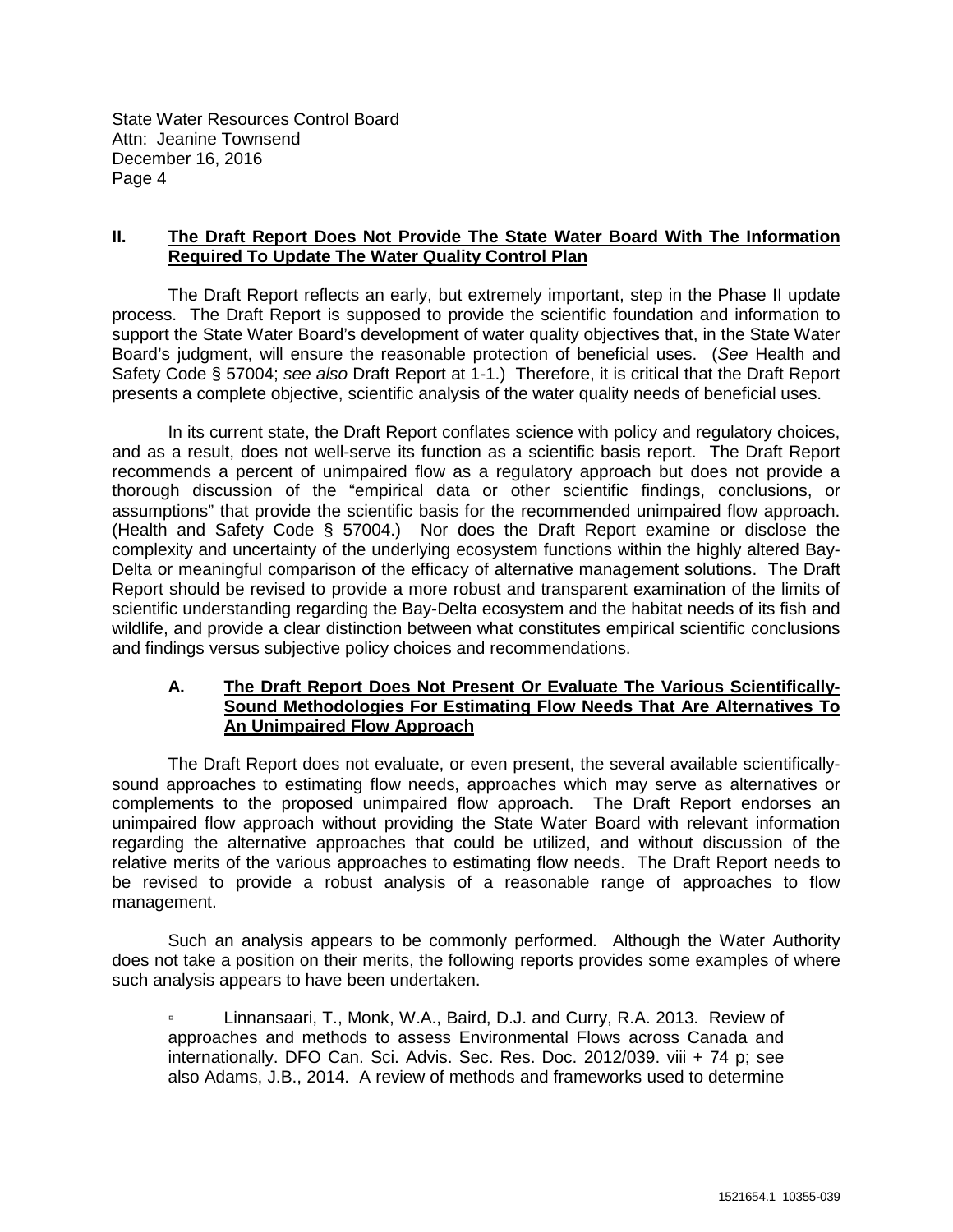> the environmental water requirements of estuaries. Hydrological Sciences Journal, 59 (3–4), 451–465.

> ▫ Davies Peter M., Naiman Robert J., Warfe Danielle M., Pettit Neil E., Arthington Angela H., Bunn Stuart E. 2013. Flow–ecology relationships: closing the loop on effective environmental flows. Marine and Freshwater Research 65, 133-141.

> ▫ Sarah M. Yarnell, Geoffrey E. Petts, John C. Schmidt, Alison A. Whipple, Erin E. Beller, Clifford N. Dahm, Peter Goodwin, and Joshua H. Viers. October 01, 2015. Functional Flows in Modified Riverscapes: Hydrographs, Habitats and Opportunities. BioScience.

> ▫ Marsili-Libelli, S., Giusti, E., & Nocita, A. 2013. A new instream flow assessment method based on fuzzy habitat suitability and large scale river modelling. Environmental modelling & software, 41, 27-38.

The Lower Yuba River Accord provides another example of an alternative methodology that might be considered. To develop the flow schedules that form the foundation for the Accord, scientists examined stressors and limiting factors for key life stages of anadromous fish based on the existing hydrological and biological conditions in the lower Yuba River.<sup>[5](#page-2-2)</sup> The Technical Team of the Yuba Accord relied on available information such as the stressor matrix results (and the species and life stage rankings, life stage periodicities, and geographical considerations developed for the stressor matrix), flow-habitat relationships (i.e., weighted usable area for Chinook salmon and steelhead spawning), and an understanding of the lower Yuba River flow-water temperature relationship to build the flow schedule. The development of the flow schedule for the Yuba River Accord was an iterative process that examined both "optimal" flows and "survival" flows and that considered the trade-offs inherent in flow management. The flow schedule built upon the initial flow schedule developed from the following steps:

▫ Identifying basic hydrologic conditions, physical parameters and operations objectives that influence flow;

▫ Development of an "optimal" flow schedule for years with virtually unlimited water availability;

<span id="page-4-0"></span> <sup>5</sup> *See* Draft EIR/EIS for Proposed Lower Yuba River Accord, Appendix C: Background Regarding the Development of the Proposed Yuba Accord Fisheries Agreement. June 2007. at http://www.yubaaccordrmt.com/Yuba%20Accord%20Documents/Yuba%20Accord%20Final%20EIR\_EIS/ Appendix%20C-Background%20Regarding%20Development%20of%20the%20Agreements.pdf; *see also* HDR Inc. 2007. Final Environmental Impact Report/Environmental Impact Statement for the Proposed Lower Yuba River Accord. Sacramento, CA. Accessed 6-Dec-16 at [www.hdrprojects.com/engineering/ProposedLowerYubaRiverAccord/;](http://www.hdrprojects.com/engineering/ProposedLowerYubaRiverAccord/) Wells BK, Field JC, Thayer JA, Grimes CB and others (2008) Untangling the relationships among climate, prey and top predators in an ocean ecosystem. Mar Ecol Prog Ser 364:15-29.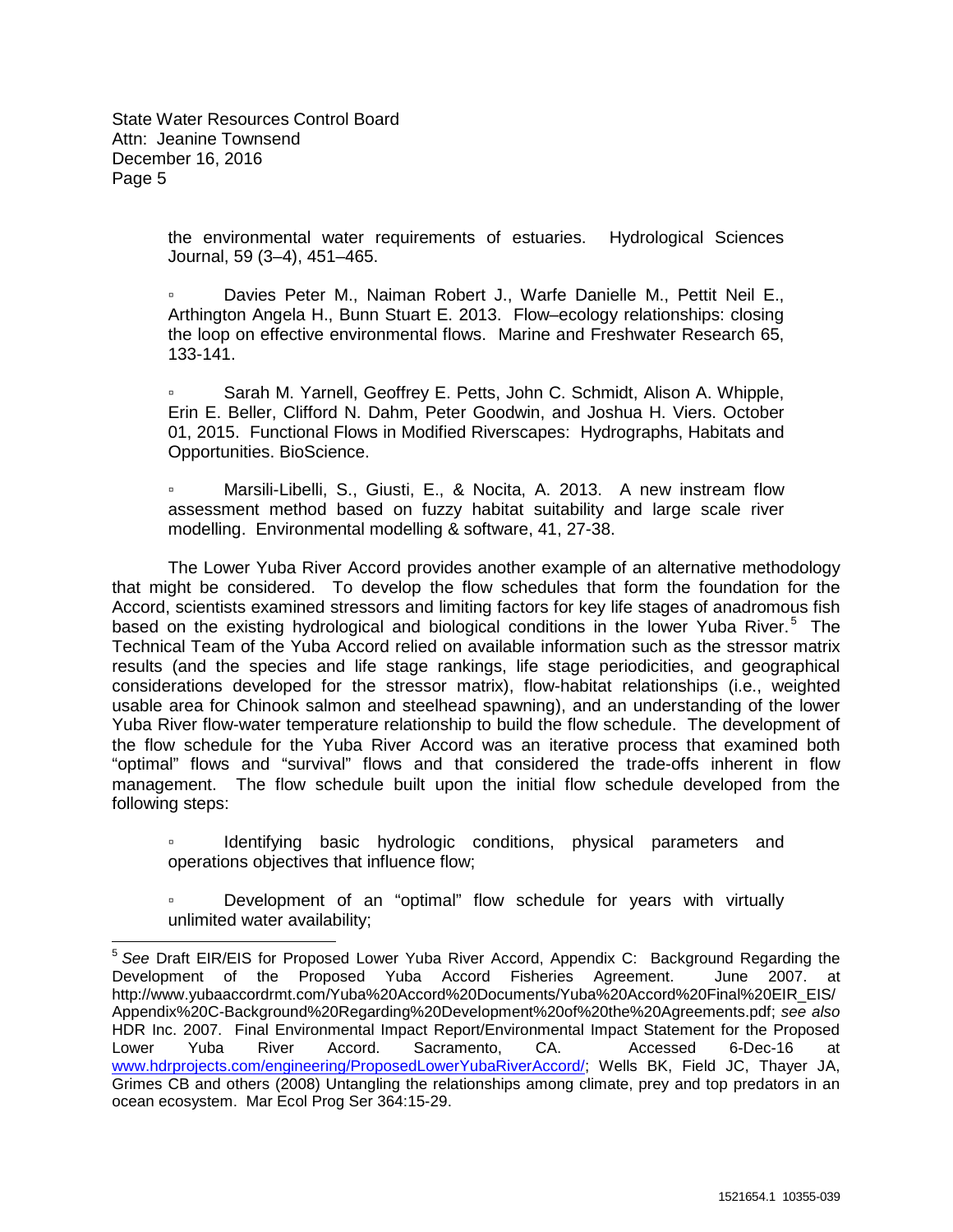> ▫ Development of a "survival" flow schedule for years with extremely low water availability; and

> ▫ Development of additional flows schedules between the high and low range, corresponding to varying the water availabilities between the very wet years and the extremely dry years.

The Yuba River Accord approach also relied on consensus building and ranking and weighting various stressors relative to one another, rather than seeking for complete scientific certainty or stakeholder agreement. Recognizing the year-to-year variations in lower Yuba water availability, the Technical Team developed 6 different flow schedules to accommodate different levels of water availability. The flow schedules were developed to maximize fisheries benefits during wetter years, and to maintain fisheries benefits to the extent possible for drier years. This process thus considered a hierarchy of stressors and variations in water needs and water availability throughout a single-year and during various water year types.

To enhance the information available to the State Water Board, the Draft Report should be revised to provide a review and assessment of the various methodologies available for evaluating ecological flow requirements, including the pros and cons of each, to provide the necessary scientific information for developing potential water quality objectives.

## **B. The Draft Report Does Not Provide A Thorough Scientific Evaluation Of Utilizing An Unimpaired Flow Approach**

The Draft Report does not provide a scientifically-based evaluation of the unimpaired flow approach. The Draft Report only briefly acknowledges that unimpaired flow is not the same as "natural flow" and then proceeds to assert that unimpaired flow provides a more natural flow pattern. For example, the Draft Report states: "While unimpaired flows are not natural flows, they can be used to provide for more natural functional flows, especially when implemented in an adaptive management framework." (Draft Report, at 1-9.) This description of unimpaired flow fails to examine the function of flow in relation to the physical and temporal aspects of habitat needs, or in the context of a highly altered ecosystem, and instead promotes flows in the abstract. The Draft Report does not realistically examine how much suitable floodplain habitat might be achieved at particular flow levels under current conditions, or examine what is the needed duration of particular flow levels to support floodplain habitat. Likewise, the Draft Report does not examine how the hydrodynamics of an altered ecosystem may affect the functionality of particular flow levels. Rather, the report seems to suggest that simply changing the volume and velocity of flow will result in some form of benefit.

It is critical that the Draft Report provide a scientific evaluation of the potential utility and ecosystem function of increased flows in a highly-altered ecosystem such as the Bay-Delta. For example, the ICF International summary report from the 2012 workshops recognized that there is broad consensus that "present day flow patterns are quite different from natural patterns" and that "natural patterns" cannot be restored under current conditions due to the "pervasive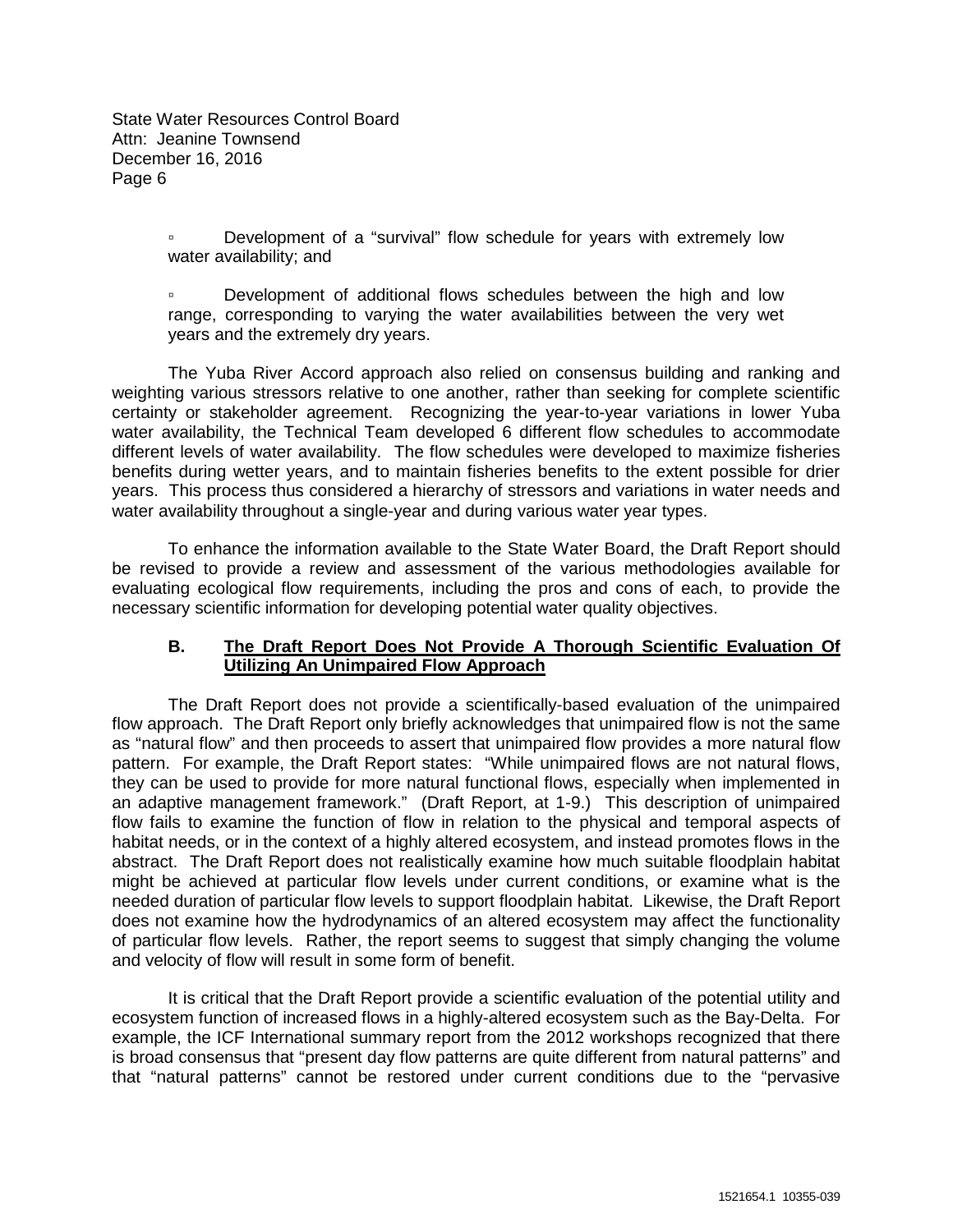modifications to the structure and function of the hydrologic system . . .."<sup>[6](#page-4-0)</sup> The Draft Report does not provide a scientific evaluation of what functions the percent of unimpaired flow can provide under current conditions. Nor does the Draft Report try to reconcile the concepts of mimicking more "natural" historical flows and the concept of using a simple percent of unimpaired flow in the face of climate change and an altered hydrograph. The Independent Science Board's recent draft comments emphasize the importance of discussing climate change, and state: "[h]ydrologic conditions in the Delta, particularly unimpaired flow and stream temperatures, are expected to see climate change effects. This merits an expanded discussion in the SWRCB report." (ISB 2016 Draft Comments, at 7.) The Draft Report needs to evaluate flow in the context of an altered ecosystem, and acknowledge the various other stressors in the Bay-Delta ecosystem, so that the State Water Board can understand the role of flow in the context of the existing ecosystem.<sup>[7](#page-6-0)</sup>

In addition, the Draft Report should discuss and more closely examine the references it cites in support of an unimpaired flow approach. For example, the Draft Report states: "regulatory programs in Texas, Florida, Australia and South Africa have developed flow prescriptions based on unimpaired hydrographic conditions in order to enhance or protect aquatic ecosystems (Arthington, et al. 1992; Arthington, et al. 2004; NRDC 2005; Florida Administrative Code 2010) . . .." (Draft Report, at 5-3.) The referenced citations for this statement do not appear to directly support the assertion being made. The referenced paper by Arthington, et al. (1992) includes a detailed review of the multiple features that should be included in the development of a holistic approach to establish flow requirements for a river. However, the citation listed is for a research paper, not a regulatory document, and there is no mention in the paper that the guidance contained within the paper (which is of value) had made it into any adopted regulatory program, no less one that controls an estuary (as opposed to a river or an estuary like the Bay-Delta).

It is difficult to evaluate the Draft Report's reference to "Florida Administrative Code 2010" (Draft Report, at 5-3), as there is no listing in the Reports Literature Cited section that corresponds with the referenced document. However, the enabling legislation for Florida's Minimum Flows and Levels ("MFL") program (Florida Statute 373.0421) states:

> "When establishing minimum flows and minimum water levels pursuant to § 373.042, the department or governing board shall consider changes and structural alterations to watersheds, surface waters, and aquifers and the effects such changes or alterations have had, and the constraints such changes or alterations have

 $6$  ICF International. 2013. Comprehensive (Phase 2) Review and Update to the Bay-Delta Plan. Final Bay-Delta Plan Workshops Summary Report, at 5. Final. June. (ICF 00427.11.) Sacramento, CA. Prepared for State Water Resources Control Board, Sacramento, CA. Available at http://www.waterboards.ca.gov/waterrights/water\_issues/programs/bay\_delta/bay\_delta\_plan/docs/bdwrk shprpt070813.pdf.

<span id="page-6-1"></span><span id="page-6-0"></span><sup>7</sup> *See* Hanak, et al. 2013. Stress Relief: Prescriptions for a Healthier Delta Ecosystem. San Francisco: Public Policy Institute of California.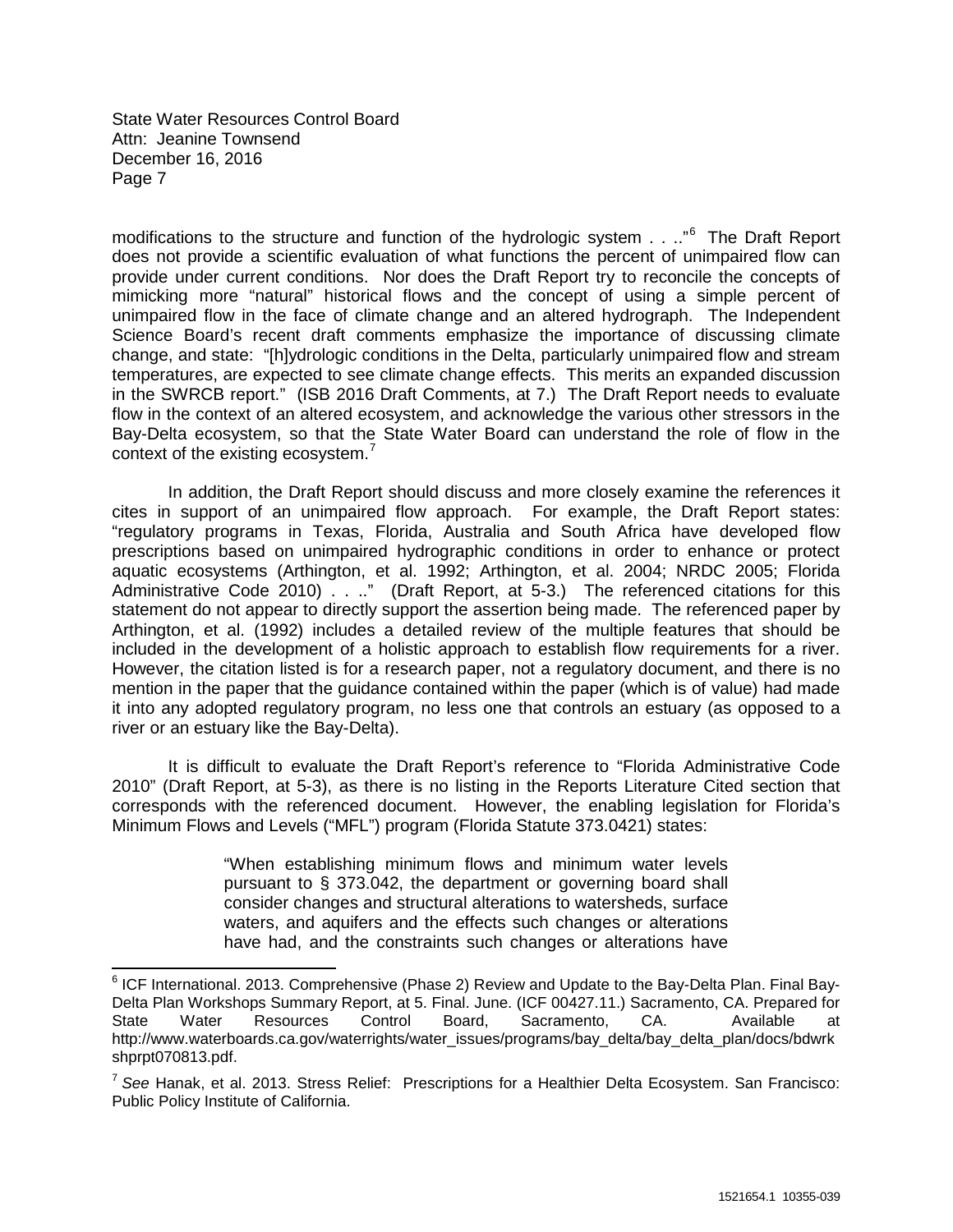> placed, on the hydrology of an affected watershed, surface water, or aquifer, provided that nothing in this paragraph shall allow significant harm as provided by § 373.042(1) caused by withdrawals."

In other words, the development of MFL guidance in the State of Florida "shall" consider changes in the watershed.

The Draft Report appears to suggest that regulatory guidance in the State of Florida is based mostly (or solely) on the establishment of inflow criteria that are derived from a percentage of unimpaired flows. That appears to be an oversimplification of Florida's regulatory guidance, as can be illustrated via a review of the MFL guidance for the lower Peace River  $(SWFWMD 2010).$ <sup>[8](#page-6-1)</sup> The Peace River is the major source of freshwater inflow into Charlotte Harbor, the second largest estuary (after Tampa Bay) in the State of Florida. The MFL for the lower Peace was developed to provide regulatory guidance consistent with the intent that "...the minimum flow for a given watercourse shall be the limit at which further withdrawals would be significantly harmful to the water resources or ecology of the area." A series of mechanistic and empirical models were developed and linked to determine the amount of withdrawals that, if exceeded, would constitute "significant harm." Rather than use a single "percentage of historical flows" the MFL guidance for the lower Peace River varies as a function of time of the year and flow. The MFL for the lower Peace River, which is an example of regulatory guidance adopted by the State of Florida, is more complex than a single percentage reduction in flow. Thus, adopted regulatory guidance used by the State of Florida to protect estuaries is more complicated than the approach suggested in the Draft Report.

# **C. The Draft Report Does Not Adequately Or Accurately Reflect The Current State Of The Science On Critical Recommendations Related To Central Valley Project And State Water Project Operations Within The Delta**

In what appears to be a relatively simplistic approach, the Draft Report recommends requirements based on criteria found in biological opinions, that were developed almost a decade ago under a different regulatory process as part of "project" specific regulation of the Central Valley Project ("CVP") and State Water Project ("SWP"). (*See* Draft Report, at 5-38 – 5- 44.) The Draft Report contains recommendations regarding the Delta Cross Channel ("DCC") operations, flow in Old and Middle Rivers ("OMR"), and pumping at the South Delta facilities of the CVP and SWP, terms taken from prior biological opinions regarding coordinated CVP and SWP operations. In fact, the Draft Report makes it clear that its recommendations regarding "interior Delta flows" are all focused on "CVP and SWP diversion activities." (Draft Report, at 5- 38.) In importing project-specific requirements from old biological opinions, the Draft Report fails to consider the current science in the context of this quasi-legislative process that requires consideration of (a) past, present, and probable future beneficial uses of water and (b)

<span id="page-7-0"></span><sup>&</sup>lt;sup>8</sup> Southwest Florida Water Management District (SWFWMD). 2010. Proposed Minimum Flows and Levels for the Lower Peace River and Shell Creek – Final Report and Appendix 1. Southwest Florida Water Management District. Brooksville, FL. 590 pp.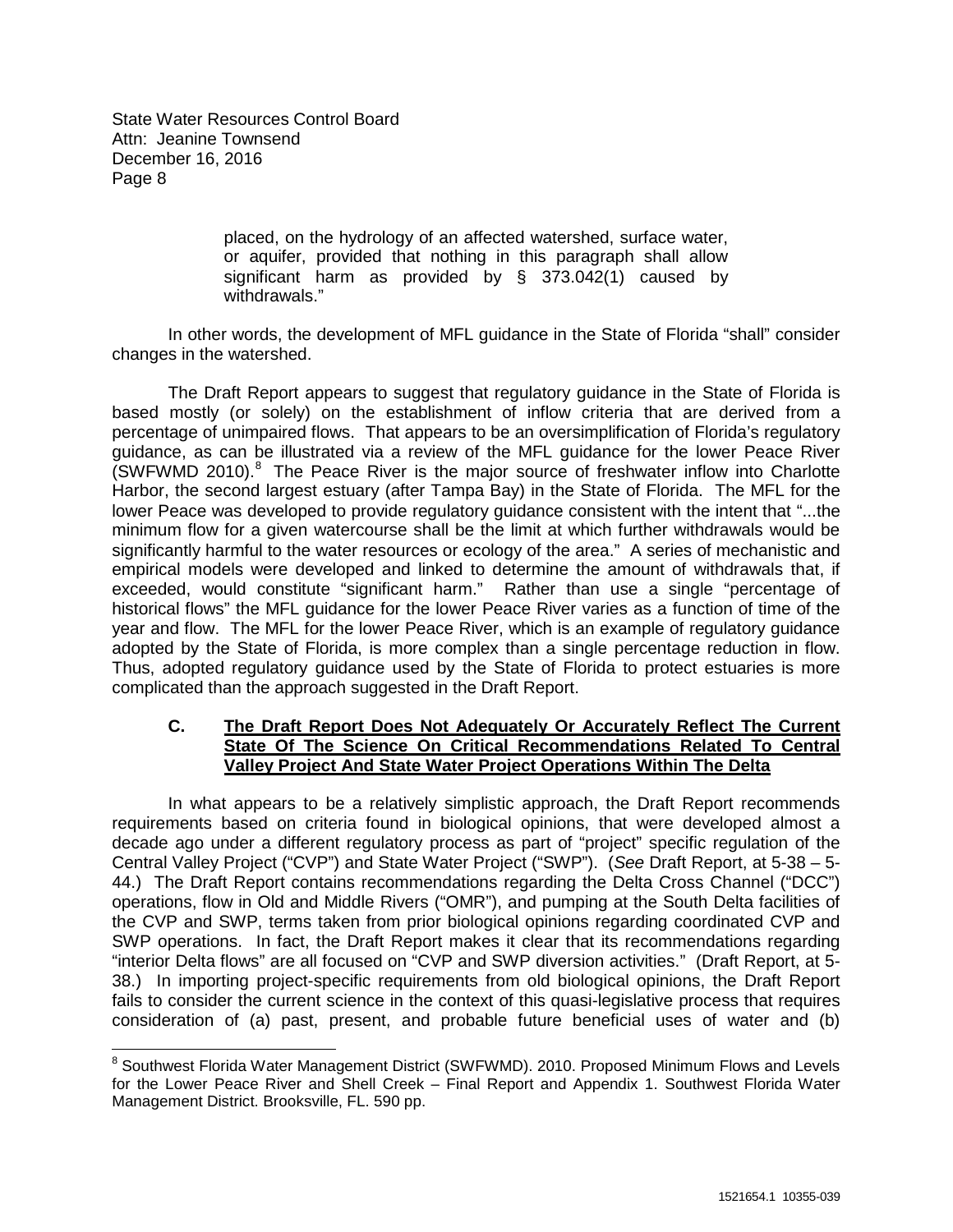environmental characteristics of the hydrographic unit, and (3) conditions that could reasonably be achieved through the coordinated control of all factors in the area. Water Code, § 13241. In doing so, the Draft Report also fails to consider important scientific information developed since the "project" specific regulation was imposed on the CVP and SWP through consultations under the federal Endangered Species Act ("ESA").

The Draft Report recommends changed export limits and modifications to the ratio of San Joaquin River flow to export rate, based on its evaluation of relationship between San Joaquin River flow, operations of the CVP and SWP pumping facilities, and San Joaquin River<br>Chinook salmon survival. (Draft Report, at 5-41 -5-43.) Specifically, the Draft Report (Draft Report, at 5-41 -5-43.) Specifically, the Draft Report recommends "additional restrictions during the February through June time period . . . within the range of 1:1 to 4:1 San Joaquin River flows to exports (consistent with the NMFS BO) with minimal exports as low as 800 cfs." (Draft Report, at 5-42.) Those recommendations, however, do not reflect adequate consideration of the best available science and improperly rely on the 2009 National Marine Fisheries Service Biological Opinion issued for continued operations of the CVP and SWP ("NMFS BiOp"). The best science available today does not support a conclusion that changes in operations of the CVP and SWP pumping facilities to limit exports would improve salmonid survival. As reflected in by the Collaborative Adaptive Management Team ("CAMT") and in its Draft Salmon Scoping Team Synthesis Analysis ("Draft Salmon Synthesis Report), there exists a high degree of uncertainty regarding the relationships between CVP and SWP operations and through-Delta salmonid survival. The current science therefore does not support the Draft Report's underlying presumption that an increase in river flows relative to exports is predicted to result in increased abundance or survival of a targeted fish species.

In addition, the Draft Report appears to rely almost exclusively on the 2008 FWS BiOp and the 2009 NMFS BiOp as support for its recommendation to impose requirements for net OMR reverse flows. (Draft Report, at 5-40.) The Draft Report recommends imposing OMR reverse flow limitations that are "similar" to those found in the biological opinions. (Draft Report, at 5-40.) The Draft Report does not recognize that existing limits on CVP and SWP operations related to flow in Old and Middle River focused on regulation of "take", as that term is defined under the ESA. And, there is scant evidence to support hypothesized indirect effects from net OMR reverse flows. The Draft Report does not provide citations to support its summary of the increased risk of entrainment found at pages 5-40 – 5-41, nor does the Draft Report adequately explain the scientific basis for its recommended OMR reverse flow requirements of -1,250 cfs to -5,000 cfs. (Draft Report, at 5-41.) The Draft Report refers to salvage rates as "lower" and "higher" rates but the Draft Report does not examine the biological significance of any particular salvage rate.

The Draft Report also recommends DCC gate closure requirements for the additional month of October, based largely on the NMFS BiOp's requirement regarding DCC gate closure for the interval of October 1 through November 30. (Draft Report, at 5-39.) However, the Draft Report does not review or evaluate the scientific basis for the NMFS BiOp's DCC gate closure requirements. The Draft Report does not provide an analysis or estimate of the expected benefit of the additional DCC gate closure requirements. Nor does the Draft Report provide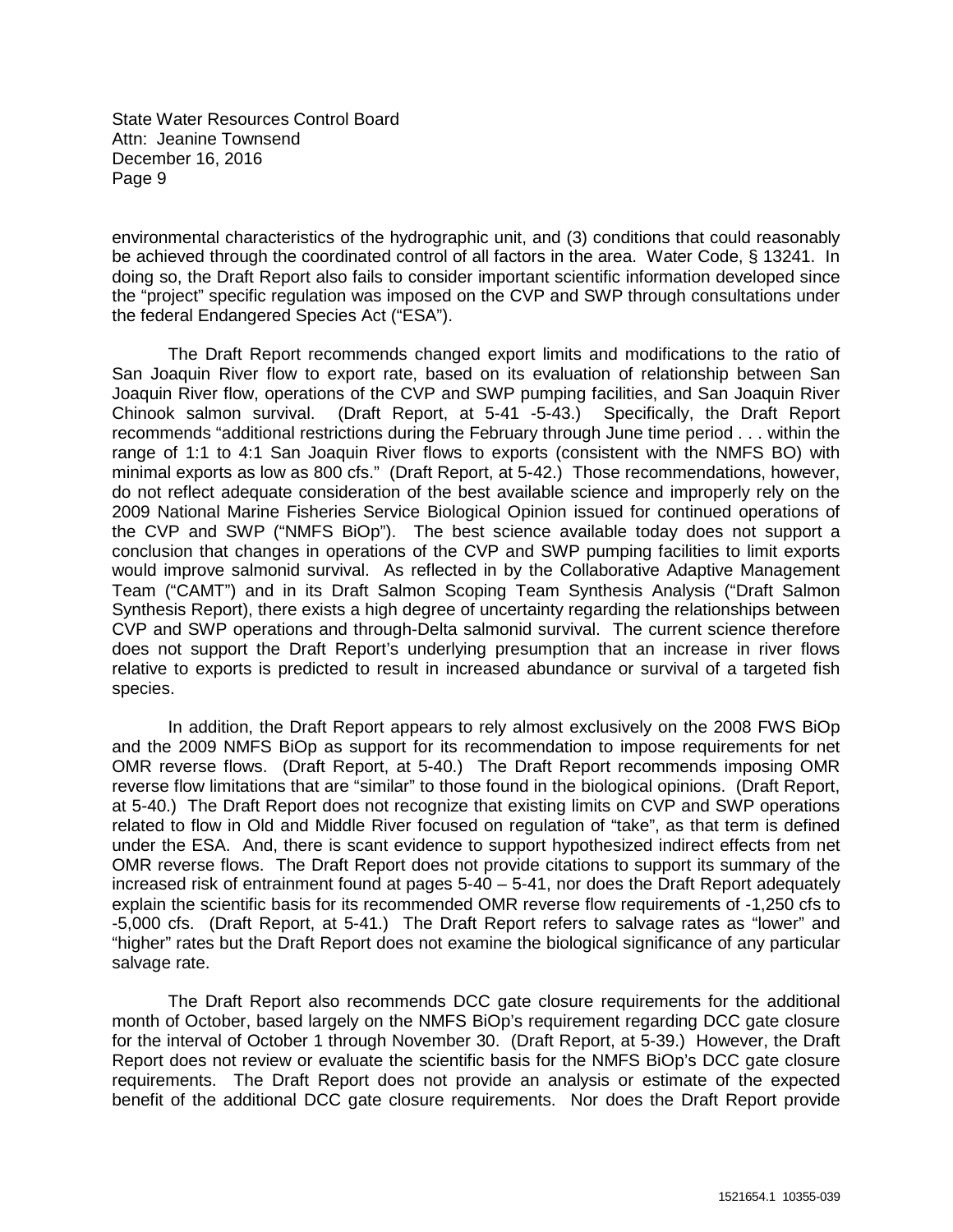sufficient detail regarding the recommendation that "[a]daptive management provisions are also proposed for DCC gate closure requirements to consider diurnal operations and other real time measures to improve the efficiency and effectiveness of DCC gate closures." (Draft Report, at 5-39.)

## **D. Additional, Important Information Needed To Update The Water Quality Control Plan Is Missing From The Draft Report**

# **1. The Draft Report Does Not Scientifically Evaluate Flow In The Context Of A Complex Highly Altered Ecosystem With Multiple Stressors**

The Draft Report does not provide the Water Board with the necessary information to develop effective water quality regulation. The Draft Report presents a "flows first" approach, the foundation for which is the presumption that more flow will provide the protection of fish and wildlife beneficial uses. This approach does not follow a scientific process that examines the relationship between water quality constituents, flow, ecological functions, and habitat conditions. Instead, the analysis presented in the Draft Report relies on statistical correlations to argue that increased flows in a highly altered system somehow provide the same biological function and value it might have provided in an unaltered system and therefore would be beneficial to native species. For example, the Draft Report states: "While natural conditions have not existed in the Bay-Delta watershed for more than a hundred years, many of the native fish and wildlife species maintained healthy populations until the past several decades when water development intensified." (Draft Report, at 1-3.) This statement implies a causal relationship between water development, which has been rather stable for decades, and fish decline, when in fact, only a correlation exists. Since the first imposition of flow objective, numerous independent scientists have warned against overreliance on correlation and have instead recommended focusing on the biological mechanisms and physical functions to ensure more meaningful outcomes. There is a whole suite of factors affecting fish populations, many of which intensified even more so in the past several decades, that the Draft Report does not adequately consider. These types of statements are ubiquitous throughout the Draft Report and do not provide a scientifically objective or accurate presentation of the factors affecting the fish and wildlife beneficial uses of the Bay-Delta. This reliance on correlative relationships follows the existing failed approach and presents the continued risk of objectives that are based upon an incorrect assessment of which factors are central to causation and could result in more unnecessary environmental and economic harm without generating commensurate benefits. The approach has been questioned by scientists for some time.<sup>[9](#page-7-0)</sup> Thus, a more detailed and robust analysis of underlying ecological factors, functions, and mechanisms is necessary to inform the Water Board's development and selection of reasonable water quality objectives and a program of implementation.

<span id="page-9-0"></span> <sup>9</sup> *See*, *e.g.*, Kimmerer, W.J. Physical, Biological, and Management Responses to Variable Freshwater Flow into the San Francisco Estuary. Estuaries Vol. 25, No. 6B, p. 1275–1290 (December 2002); Delta Independent Science Board. Flows and Fishes in the Sacramento-San Joaquin Delta: Research Needs in Support of Adaptive Management (August 2015).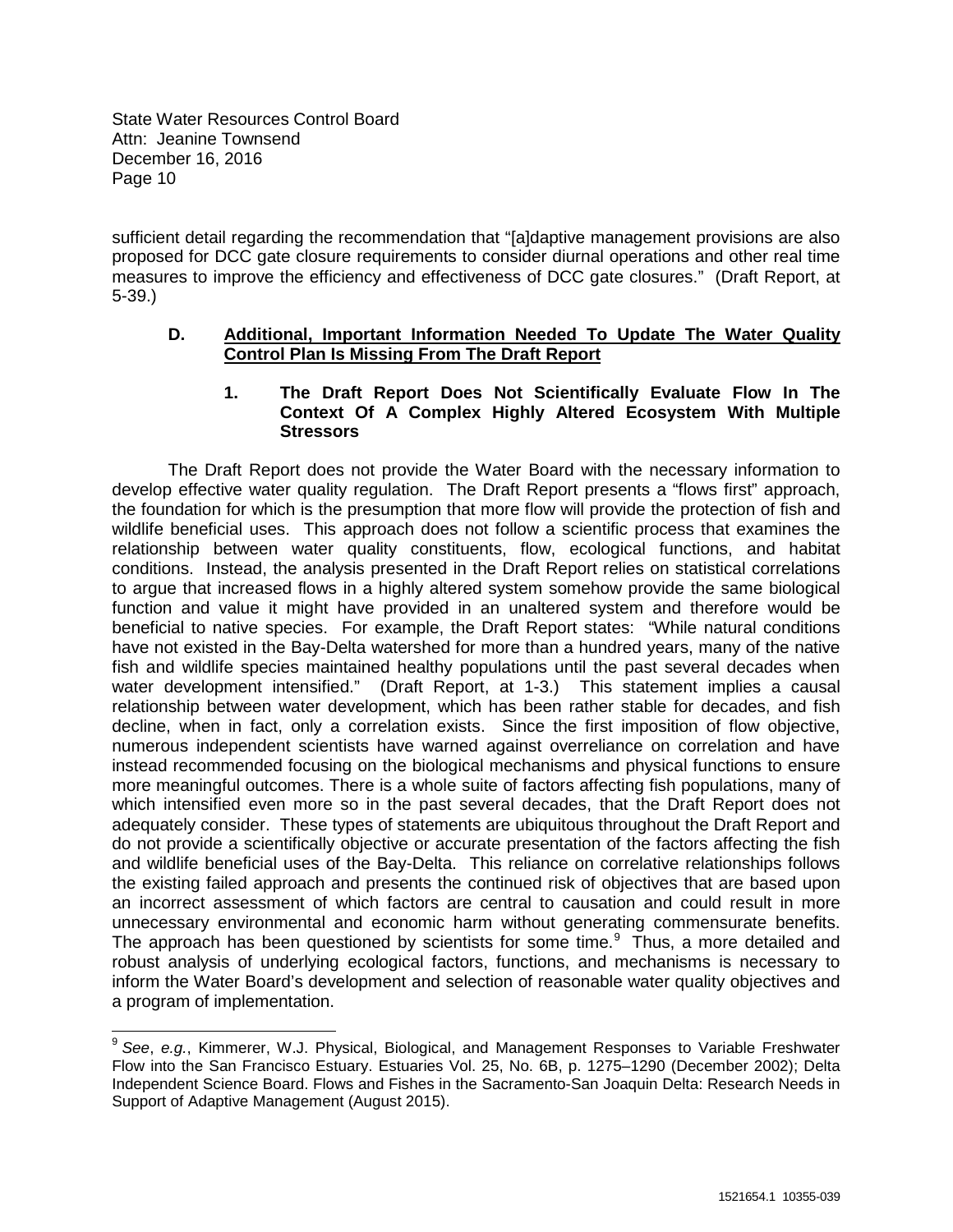The Draft Report makes several leaps in its analysis and sets up a regulatory approach that presumes flows are controlling the abundance of fish species in the Delta and its tributaries. For example, the Draft Report states: "For estuarine-dependent species, the statistically significant declines in population size of Sacramento splittail and longfin and Delta smelt have continued since implementation of D-1641. The statistically significant declines suggest that D- -1641 is not sufficiently protective for these species and additional actions are required to recover the species." (Draft Report, at 1-13.) This statement presumes that declines in fish populations are due to D-1641's flow-related requirements not providing adequate protection, and in turn, presumes that increasing flows will cause the recovery of fish populations. Such presumptions are not scientifically defensible and set up a false paradigm that assumes the following: (1) if flows are increased and fish abundance increases, the increase in abundance was caused by the increased flows; (2) in contrast, if flows are increased and fish abundance remains the same or declines, then flows were simply not increased enough. This simplistic and false paradigm risks further re-allocating significant quantities of water to which they have been reallocated without any assurance of a benefit to instream beneficial uses.

The Draft Report contains very little information regarding the expected benefits of particular flow levels, and the statistical and scientific uncertainties with the flow-abundance relationships that it presents. For example, on page 5-26 the Draft Report states that the "flow frequency distributions suggest that population abundance of native species will increase with increasing percent of unimpaired flow because net Delta outflow also increases." However, the Draft Report then states that "No attempt was made to quantify the statistical uncertainty in these values." (Draft Report, at 5-26.) Without additional analyses regarding the expected benefits of specific flow levels, and the uncertainties associated with the expected benefits, the State Water Board cannot evaluate the trade-offs of a particular flow level. It is difficult to understand how the State Water Board can make an informed decision regarding what actions will provide for the reasonable protection of beneficial uses, based on a balancing of all beneficial uses, if the State Water Board does not have information regarding the uncertainties in the flow-abundance relationships and expected fish benefits presented in the Draft Report.

The Draft Report also provides only a cursory analysis of non-flow stressors and does not attempt to evaluate the relative importance of the various ecosystem stressors on fish survival and abundance or even how those stressors may interact with flows. As the ISB's draft comments on the Draft Report state, the Draft Report "suffers from a lack of quantitative treatment of any effects from non-flow stressors" and has "little description of possible methods for reducing effects of non-flow stressors." (ISB 2016 Draft Comments, at 5-6.) It is beyond dispute that the State Water Board lacks the authority to address many of the factors stressing the beneficial uses of water within the Bay-Delta. That, however, does not mean the State Water Board can truncate analysis of "other stressors", as the Draft Report does. Understanding the impact of the biological, chemical and physical changes that have occurred within the Bay-Delta, at the level possible given the state of the science, is critical to satisfying the mandates of science and law.

The law requires the State Water Board to develop the Bay-Delta Plan to "attain the highest water quality which is reasonable, considering all demands being made and to be made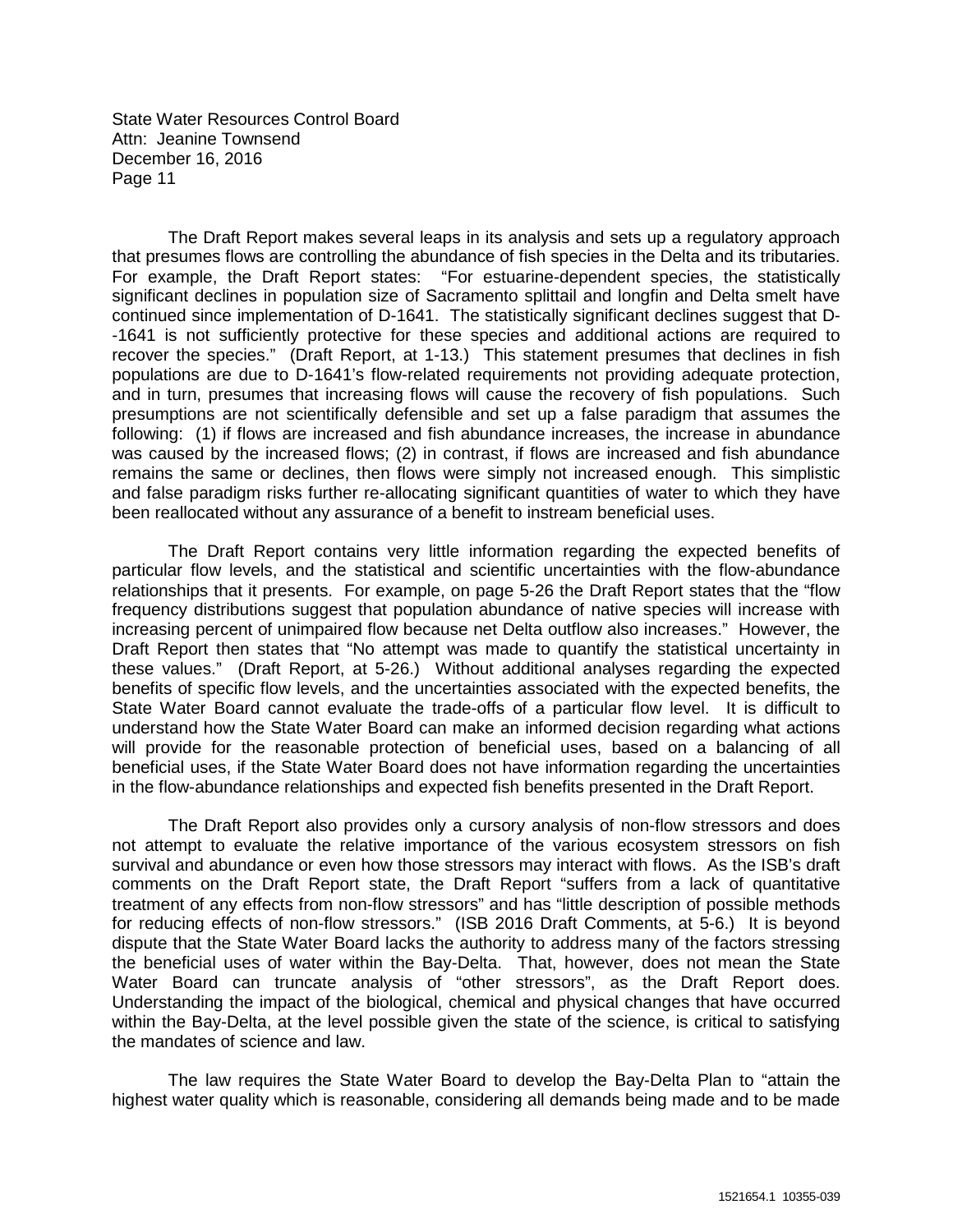on those waters and the total values involved, beneficial and detrimental, economic and social, tangible and intangible." (Water Code § 13000.) To do that, the State Water Board must consider, among other factors: "…conditions that could reasonably be achieved through the coordinated control of all factors which affect water quality in the area." (Water Code § 13241.) Science compels nothing different. A couple of examples to demonstrate that point. William J. Kimmerrer wrote:

The high cost of the water to move the salt field raises the question: Can these actions be made more effective with the same quantity of water, or equally effective with less water? The answer to these questions depends on the mechanisms of response and the biology of the species being managed, which determine the location, timing, and duration of the flow effect.

Kimmerrer, W.J., Physical, Biological, and Management Responses to Variable Freshwater Flow into the San Francisco Estuary, Estuaries, Vol. 25, No. 6B, p. 1275–1290 (December 2002). U.S. E.P.A. explained:

The WQCP should contain standards that, to the greatest extent possible, address conditions or parameters that directly affect beneficial uses and are measureable in the field. For example, salinity or temperature may directly affect the aquatic resource and are readily measurable. In some cases, a regulatory parameter such as the Net Delta Outflow Index (NDOI) may serve as a surrogate for more detailed analytical tools, but the linkage to measurable field parameters that relate to the protected beneficial use should be explicit and scientifically sound.

U.S. E.P.A., Scoping comments for the review of the 2006 Water Quality Control Plan, April 25, 2012. The Independent Science Board counseled:

Flows and other drivers on fishes need to be examined for their direct and indirect effects on essential fish production processes and vital rates (i.e., growth rates, reproduction success, mortality rates, and migrations/transport). Increased focus on measurable rate processes (e.g., individual fish growth rates) can complement annual population levels that integrate all factors affecting fishes. The overarching questions include: What are the essential requirements of a desirable fish species for individual and population growth and sustainability and how do flows change those requirements?

Delta Independent Science Board, Flows and Fishes in the Sacramento-San Joaquin Delta, August 2015.

In sum, the Draft Report does not evaluate the relationships between flow, ecosystem stressors and fish abundance, nor does the Draft Report disclose the possibility that non-flow measures may be a dominant factor in the ability to increase fish abundance. The limited analysis and disclosure regarding the various factors that may be controlling fish distribution,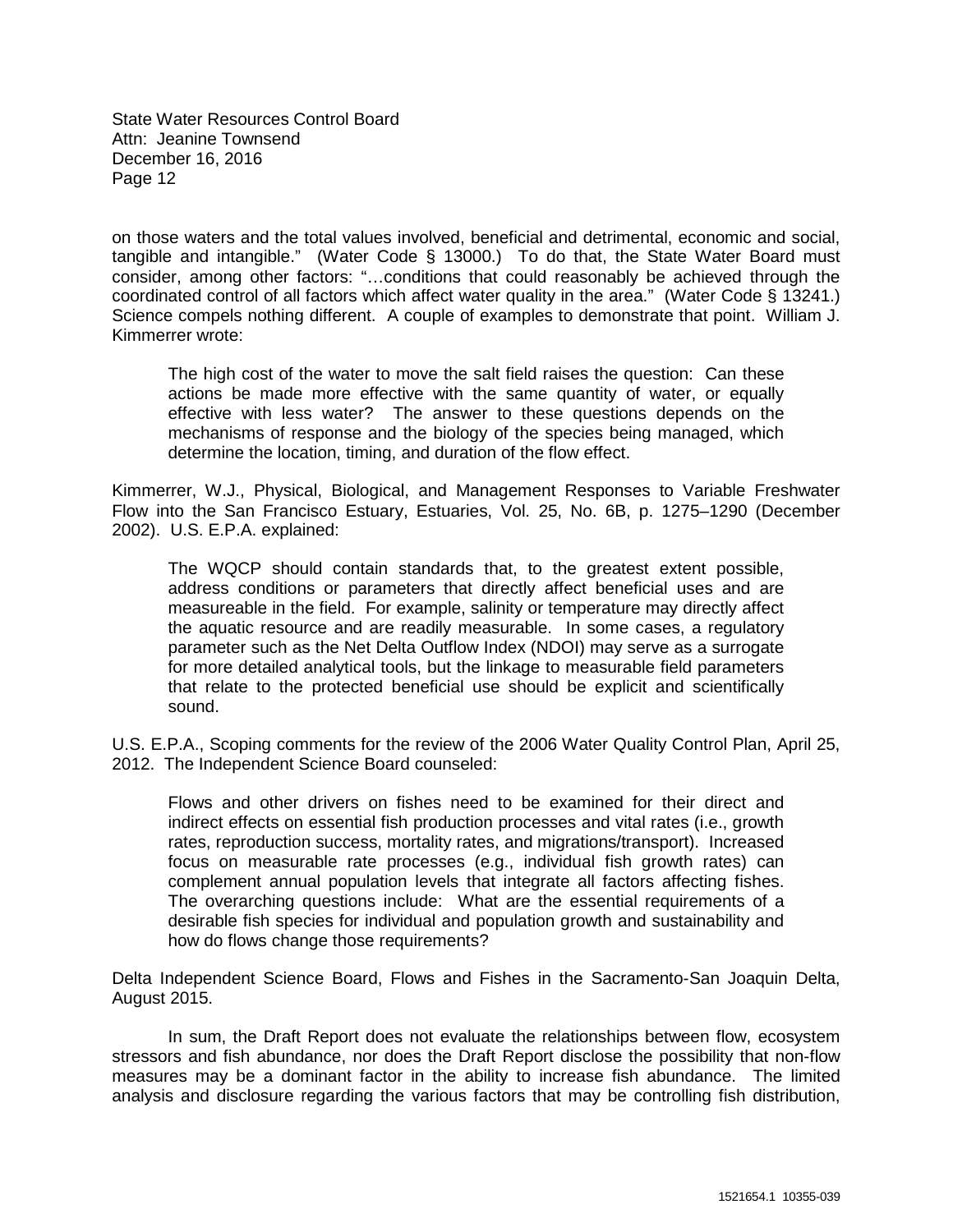survival and abundance leads to a skewed presentation of the factors affecting fish and wildlife beneficial uses of water, and an overreliance on flow. Equally important, without a balanced, ecosystem evaluation of the needs of fish, the Draft Report does not provide the State Water Board with the breadth of scientific information and available options it needs to determine what actions will result in the reasonable protection of beneficial uses.

#### **2. The Draft Report Is Missing Detail And Scientific Information Regarding Several Important Components Of The Draft Report's Recommendations**

In its current form, the Draft Report is not ready for peer review pursuant to Health and Safety Code section 57004 because the Draft Report is missing important information regarding the scientific basis for the recommended changes to the Bay-Delta Plan. Section 57004 requires the State Water Board to submit the scientific portions of the proposed water quality control plan amendments, along with a statement of the scientific findings, conclusions, and assumptions on which the scientific portions of the proposed amendments are based and the supporting scientific data, studies, and other appropriate materials, to the external scientific peer review entity for its evaluation prior to adopting the amendments. (Health and Safety Code § 57004.) However, for several components of the recommended changes to the Bay-Delta Plan, the Draft Report does not provide sufficient scientific information to allow for the peer review evaluation required by section 57004.

As an example, the Draft Report indicates that summer Delta outflow requirements may be considered by the State Water . The Draft Report states: "Based on additional scientific information, the State Water Board will consider a summer Delta outflow requirement for increased Delta outflow to benefit Delta smelt. The anticipated range for such a requirement would be from 7,100 to 11,400 cfs during July and August. Summer outflows may also be part of an adaptive management program." (Draft Report, at 5-30.) The Draft Report does not identify or discuss any science underlying the potential summer Delta outflow requirement. Any potential summer Delta outflow requirement should be subject to peer-review and the basis for such a requirement needs to be described in the Draft Report. Particularly in areas of emerging science and greater uncertainty, such as potential summer Delta outflow requirements which are both emerging and uncertain, it is critical that the State Water Board proceed in a cautious manner that allows the science to develop before significant quantities of additional water are re-allocated away from human needs.

In addition, the Draft Report does not examine the relationship between the Draft Report's recommendations for increased inflows and outflows, with the need for cold water management. Instead, the Draft Report defers the issue by recommending a narrative cold habitat requirement. (*See* Draft Report, at 1-14.) The Draft Report does not provide the State Water Board with sufficient information regarding the possible trade-offs between increased inflow/outflow requirements and cold water pool management. Nor does the Draft Report present an evaluation of the potential relative benefits to fish of the recommended inflow/outflow requirements versus allowing additional storage of water for cold water pool management. This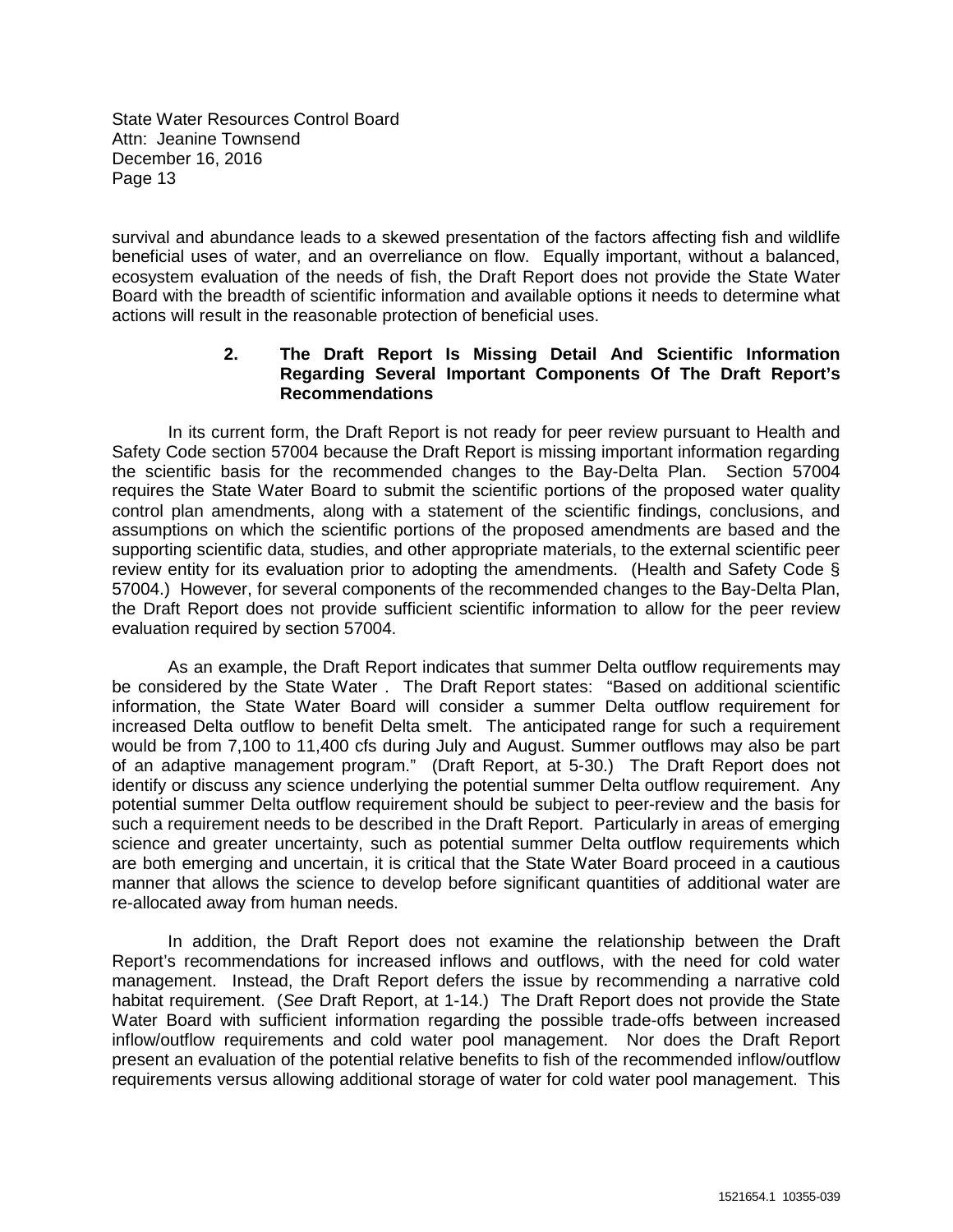is the type of information the State Water Board needs to determine what actions will lead to the reasonable protection of beneficial uses.

The Draft Report also defers key components of the scientific development of water quality objectives. For example, the Draft Report states that "[b]iological goals are proposed to inform whether and how adaptive management is conducted." (Draft Report, at 5-11.) However, the Draft Report then states that the "parameters for use of unimpaired flows, adaptive management, and biological goals will be provided in the proposed Phase II water quality objectives and program of implementation language included with the final Report." (Draft Report, at 5-11.) While the Water Authority recognizes that the Draft Report is an early draft, the biological goals are necessary to adequately inform the development of the recommendations for water quality objectives, thus cannot be deferred. In addition, the biological goals would benefit from being included in the required peer review process and the required peer review process will benefit from knowing the biological goals that the water quality objectives are presumably meant to achieve.

Likewise, the proposed use of adaptive management should be developed and described prior to peer-review, as this is a key component of the Draft Report's recommendations. The Delta Independent Science Board previously commented that a "science-based adaptive management program is essential" and emphasized that information such as what will be monitored and what performance measures will be used as the basis for the adaptive management program are critical to determining whether the program is "sciencebased."<sup>10</sup> More recently, the ISB released draft comments on the Draft Report that state: "We recommend adding a substantive discussion on the use of adaptive management in the context of these new regulations and address how it will be implemented and how it might be used to address cause and effect. This section could also identify expected outcomes, alternatives and the most prominent gaps in the scientific basis and understanding developed in the report." (ISB 2016 Draft Comments, at 7.) The Draft Report cannot effectively function as the scientific basis for a program of implementation that involves adaptive management without providing the necessary details regarding the proposed adaptive management program.

# **III. Consensus Among Those In The Scientific Community Supports The State Water Board's Use Of A New Approach That Considers First the Mechanisms Impairing**  Used, As Reasonable, To Improve The **Mechanisms/Functions**

The State Water Board has the opportunity and obligation to examine and evaluate the existing requirements and regulatory approach of the Bay-Delta Plan and to consider alternatives for the future. Most would agree that the existing regulatory approach to protecting the beneficial uses of the Delta is not working, and that a new approach must be developed. Most would also agree that native species dependent upon the Delta have experienced significant decline over the last several decades. However, there are divergent views regarding

<span id="page-13-0"></span><sup>&</sup>lt;sup>10</sup> See ISB letter available at www.waterboards.ca.gov/waterrights/water\_issues/programs/bay\_delta/ bay delta plan/water quality control planning/docs/item8 att2 delta isb response.pdf.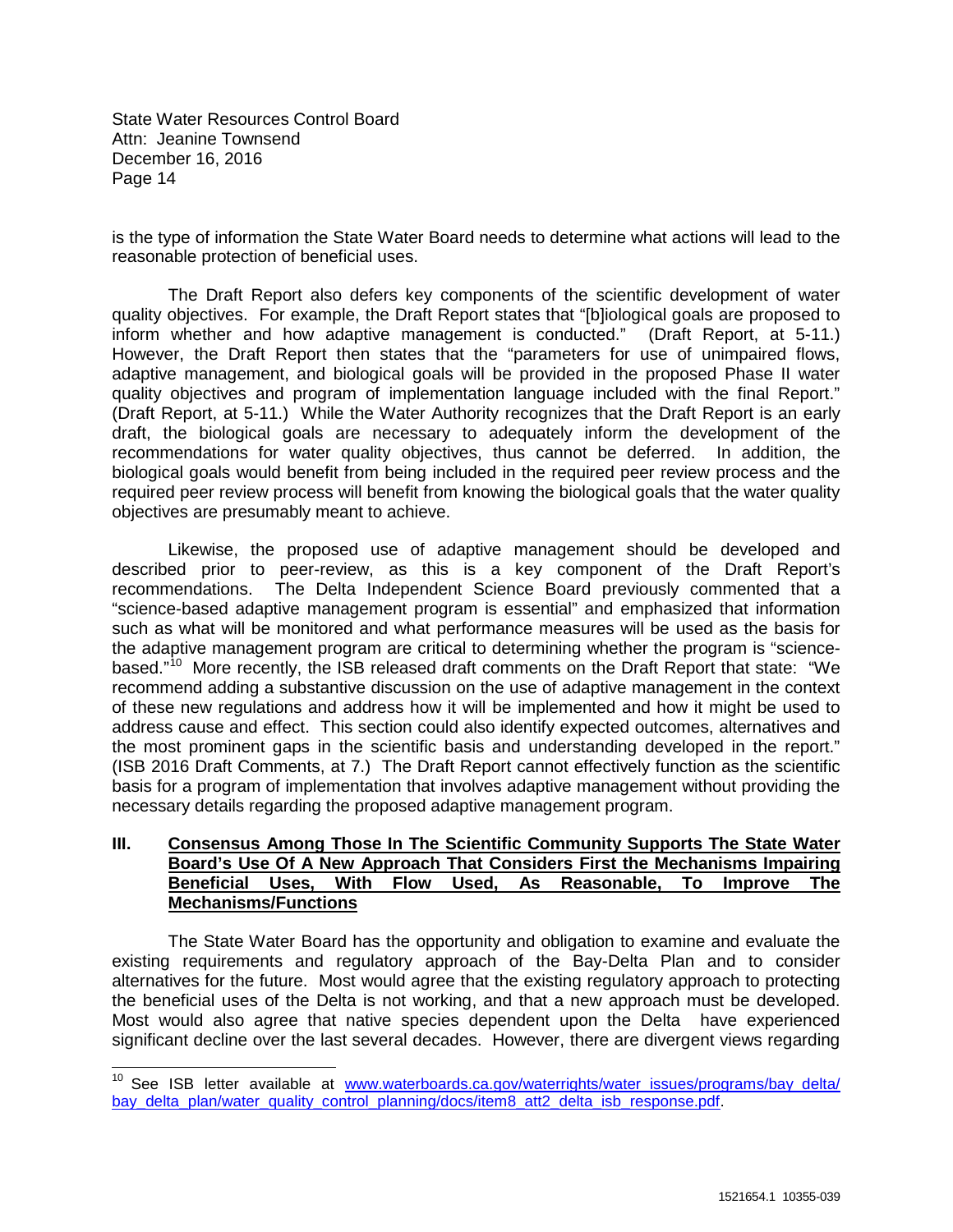what approach will best ensure reasonable and effective water quality regulation for the protection of all beneficial uses.

A functional ecosystem approach that examines the water quality constituents and characteristics that support beneficial uses is needed. A comprehensive approach that identifies, for example, the habitat and life-cycle needs of fish species in the context of existing physical conditions and the water quality needs for fish species, is best designed to provide effective water quality regulation. This requires an examination of the existing environmental characteristics of the Bay-Delta and its tributaries, as well as the identification of water quality characteristics that can be achieved through the coordinated control of factors affecting water quality.

This complex analysis must be advanced with acknowledgement and consideration of the complexity and uncertainties inherent in the Bay-Delta ecosystem. The bounds of scientific understanding need to be disclosed and distinction between science versus policy and regulation needs to be recognized so that policy decisions are not being cloaked as scientifically-compelled. To advance the scientific understanding of the Bay-Delta ecosystem and its native fish populations and develop effective regulation, the State Water Board should apply a structured decision-making process that: (1) develops conceptual models that link fish and essential environmental attributes to ecological processes and potential management actions; (2) collects relevant data and other information pertaining to physical and biotic components of the Bay-Delta ecosystem and fish life stages; (3) identifies an inclusive set of candidate management actions and formulates management hypotheses that can be tested using those data and observations; (4) constructs numerical (mathematical) models for purposes of testing the management hypotheses and identifying management-action scenarios that are likely to be effective from among candidate action scenarios; and (5) carries out risk analysis that allows selection of an effective, efficient, and accountable management actions from among the best candidate actions by considering potential effects on beneficial uses of water.

Also, inherent in the exercise of balancing the water needs of all beneficial uses must be a consideration of the trade-offs and a cost-benefit analysis of potential water quality management actions. Currently, the Draft Report advocates for a significant re-allocation of water away from human needs, to provide more instream water in the hope of protecting fish and wildlife beneficial uses. The Draft Report recommends a relatively gross approach to the protection of fish and wildlife that relies on the presumption that more instream water will necessarily increase the survival and abundance of fish and wildlife. This type of approach fails to recognize the significant risk that more water will not improve, and may be adverse to, the protection of fish and wildlife beneficial uses because other habitat components continue to limit survival and abundance. Nor does the Draft Report capture the risks associated with taking water away from existing beneficial uses that will certainly be impaired and re-allocating that water despite significant uncertainty regarding whether and how much that reallocation will actually benefit fish and wildlife if other stressors are not addressed as well. In other words, the uncertainties underlying the habitat needs of fish and wildlife warrant a more cautious and tailored approach to developing new water quality objectives for the protection of fish and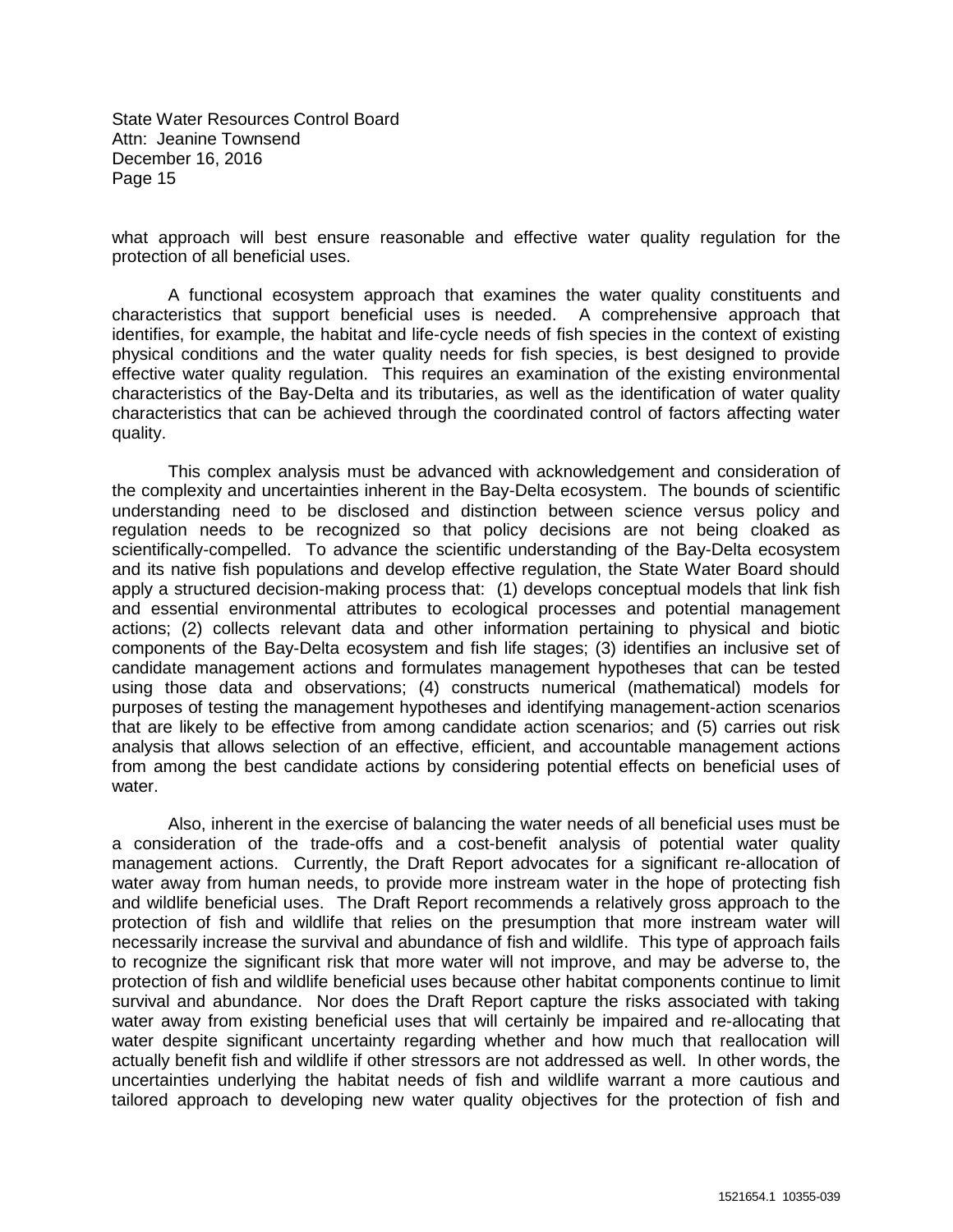wildlife, where management actions are more carefully designed in light of the limits of scientific understanding and are targeted to addressing those conditions where there is more certainty regarding the ability to improve habitat conditions.

## **IV. The Law Is Consistent With The Scientific Consensus On The Use Of A Mechanistic/Functional Approach To Protecting Beneficial Uses**

The law is consistent with the scientific consensus calling for the use of a mechanistic/functional approach to water quality protection. The four categories of flow requirements examined in the Draft Report are not appropriate parameters for water quality objectives.

Flow is a not a proper parameter for a water quality objective because it is actually a water *quantity* parameter. By definition, flow is the rate at which a specified amount of water travels, hence the oft-used term of "cubic feet per second" when discussing flow. "Water quality objectives" are defined in the Porter-Cologne Act as the "limits or levels of water quality constituents or characteristics which are established for the reasonable protection of beneficial uses of water or the prevention of nuisance within a specific area." (Water Code, § 13050, subd. (h).) Temperature, pH, dissolved solids, pathogens, dissolved oxygen, and chemical constituents such as pesticides are all examples of "water quality constituents or characteristics." Flow, by contrast is the physical movement of water in a watercourse. While flow may affect water quality, flow is not a water quality constituent or characteristic of the water. Flow is therefore outside the scope of a water quality objective as defined in Water Code section 13050, subd. (h). The State Water Board's current task is to consider potential amendments to water quality objectives. Questions of flow may be properly addressed as part of implementation, in a quasi-judicial water rights proceeding.<sup>[11](#page-13-0)</sup>

In sum, while the relationship between flows and beneficial uses can be utilized to identify and develop "limits or levels of water quality constituents or characteristics" that can serve as water quality objectives, flow by itself is not an appropriate parameter for water quality objectives. Flow is appropriately addressed through an exercise of the State Water Board's water right authority.

#### **CONCLUSION**

The Water Authority appreciates the opportunity to comment on the Draft Report and looks forward to providing additional comments and information as the Bay-Delta Plan update process continues. The Water Authority is striving to contribute to the common goal of developing effective, efficient, and reasonable water quality objectives that appropriately balance the numerous beneficial uses of the Bay-Delta and its tributaries. The Water Authority recognizes that the State Water Board is working diligently to respond to declines in the Bay-

 $11$  For a complete argument on this issue, see prior comments of the Water Authority, available at [http://www.waterboards.ca.gov/waterrights/water\\_issues/programs/hearings/baydelta\\_pdsed/docs/comm](http://www.waterboards.ca.gov/waterrights/water_issues/programs/hearings/baydelta_pdsed/docs/comments032913/daniel_nelson.pdf) ents032913/daniel\_nelson.pdf